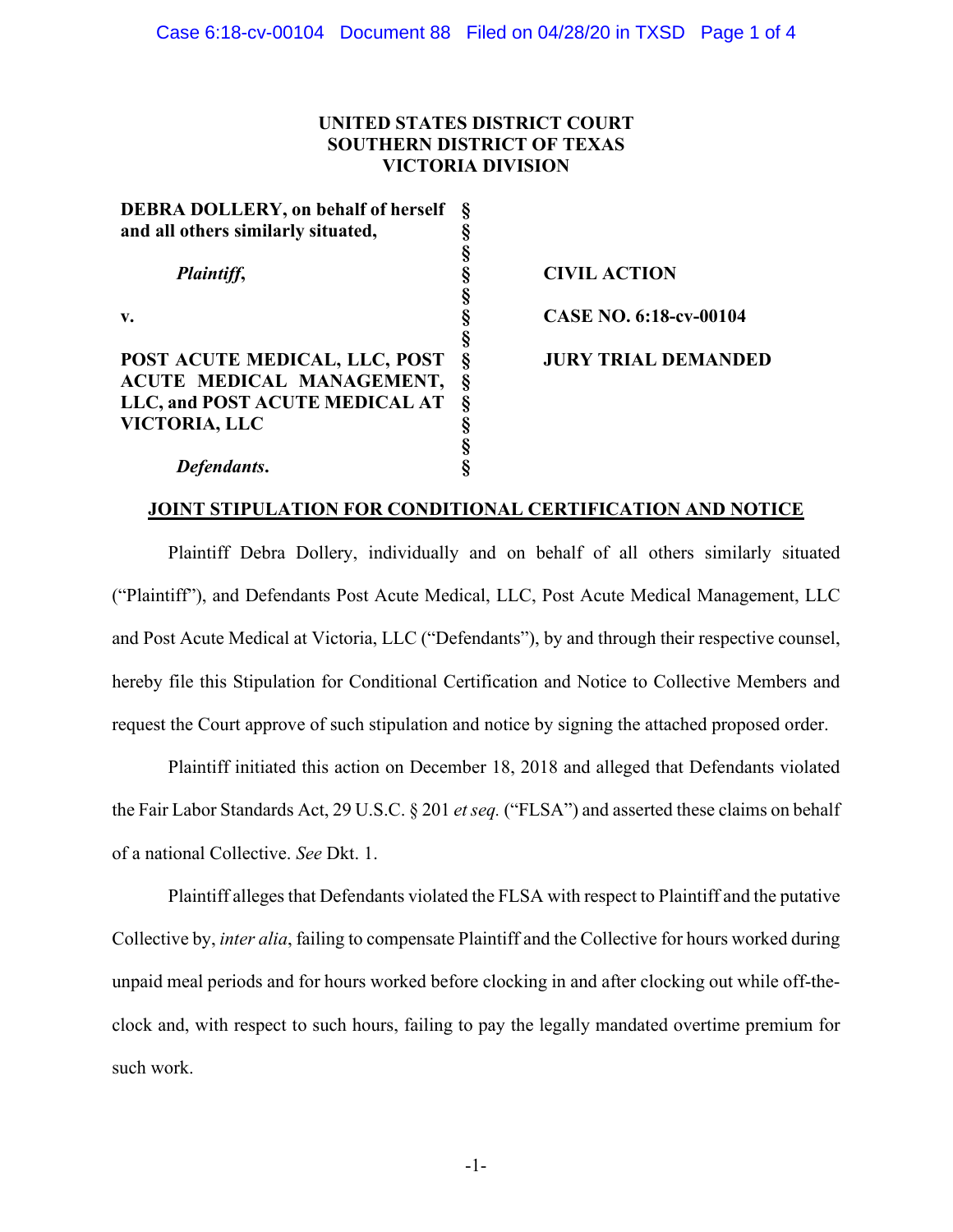#### Case 6:18-cv-00104 Document 88 Filed on 04/28/20 in TXSD Page 2 of 4

On May 2, 2019, Defendants filed an answer denying the allegations raised by Plaintiff in her Complaint. *See* Dkt. 21. Defendants contend that Plaintiff and the Collective were paid for all hours worked, including the legally mandated overtime premium for all hours worked over forty in a workweek. *Id.* 

The Parties have met and conferred, and agreed to stipulate to conditionally certify the case as a collective action. Given the low threshold for conditional certification under the FLSA § 216(b), and to promote efficiency and to conserve resources among the Parties and the Court, the Parties have agreed to stipulate to the Court's entry of an order conditionally certifying a nationwide FLSA Collective.

Under the terms of the Parties' Stipulation, Plaintiff seeks to notify a "Stipulated Collective" consisting of:

> **All non-exempt registered nurses, licensed practical nurses, licensed vocational nurses, certified nursing assistants, and nursing aides employed by Defendants and paid on an hourly rate basis at any time from March 16, 2017 to the Present.<sup>1</sup>**

The decision by Defendants not to oppose the conditional certification of the FLSA collective action does not constitute an admission that the named Plaintiff meets the conditions necessary for certification of a FLSA collective action. Defendants retain the right to move to decertify the Collective action and/or oppose any request by Plaintiff for final certification of this Collective action.

The Parties stipulate that Carolyn H. Cottrell, David C. Leimbach, and William M. Hogg of Schneider Wallace Cottrell Konecky LLP shall serve as counsel for the collective, and Debra Dollery shall serve as the representative for the collective members. Defendants retain the right to

<sup>&</sup>lt;sup>1</sup> The Parties agree that the job titles/positions to be included in this collective definition are comprised of the same job titles/positions found in the class list that was previously produced by Defendants pursuant to the Court's July 19, 2019 Order. *See* Dkt. 28.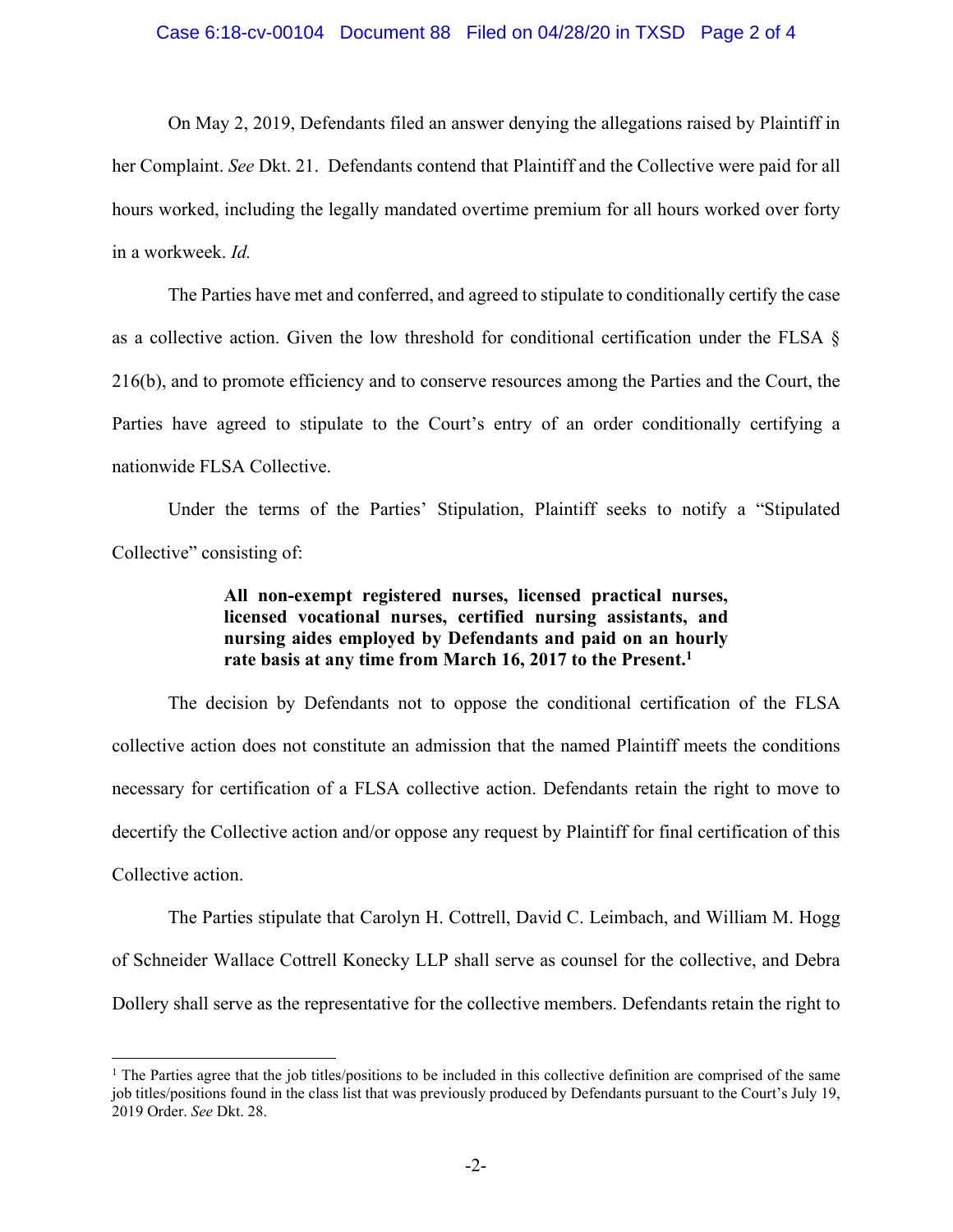#### Case 6:18-cv-00104 Document 88 Filed on 04/28/20 in TXSD Page 3 of 4

challenge the sufficiency of representation as well as to challenge Ms. Dollery's ability to act as a representative for the collective members.

The Parties stipulate that within twenty-one (21) days of the Court approving this Stipulation, Defendants shall provide to Plaintiff's counsel an updated list of the names, last known home addresses, all available telephone numbers, and all available email addresses in Defendants' possession for the Collective members as defined above. Defendants shall also provide the work location(s), as well as beginning and end dates of employment for all Collective members. Defendants shall provide such information in a computer-readable format, such as Microsoft Excel Spreadsheet. The Parties further stipulate that, given the current pandemic of COVID-19 and the preventions in place to prevent its spread, the Parties will work together to extend this proposed timetable in the event that resources necessary to collect this information are scarce or unavailable due to pressing business needs, such as providing care, resources, and support to the treatment of patients and facilities that may be impacted.

Heffler Claims Group (the "Notice Administrator") will be appointed to administer the Notice of Collective Action Lawsuit (the "Notice") and Opt-in Consent Form to all persons identified in Defendants' list. Plaintiff shall pay the costs of the Notice Administrator, subject to claiming the costs as a reimbursable litigation expense. The Notice Administrator shall provide the Notice and Opt-In Consent Form by: (1) first class mail, (2) email, and (3) electronically at the Notice Administrator's website (to be identified in the Notice) within seven (7) days of receipt of the list of Defendants' eligible current and former employees, or as soon thereafter as practicable.

Eligible persons shall be given ninety (90) days from the earliest of the date on which the Notice and Opt-In Consent Form is sent via first class mail, the date on which the Notice and Opt-In Consent Form is sent via email, or the date on which it is posted electronically, in which to